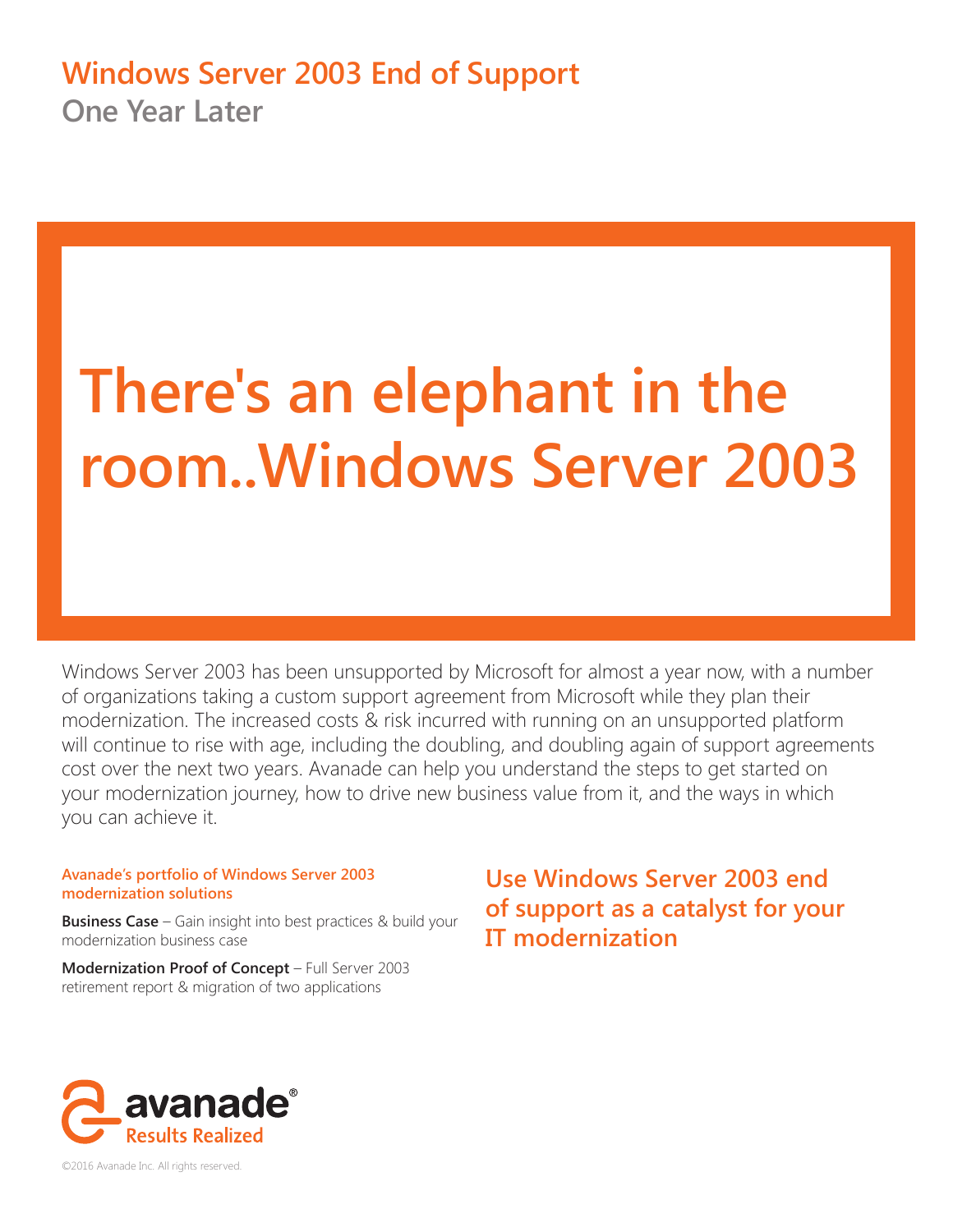# **The Elephant In The Room**

Enterprises still relying on Windows Server 2003 are faced with two options, do something and purchase a custom support agreement (CSA) from Microsoft or do nothing and run the risk of using an unsupported operating system.

**Microsoft Custom Support Agreements** Example 1500 server environment **2015 2016 2017 \$900k \$1.8M \$3.6M**

# **Cost of doing something**

Microsoft custom support agreement (CSA) fees are set to double and double again in the next two years $^1$ .

#### **Infection rate by server operation system** Third and fourth quarters of 2014



#### **Cost of doing nothing**

Microsoft data shows that Windows Server 2003 infection rates were 13x higher than Windows Server 2012 over Q3 2014<sup>2</sup>.

With or without a CSA, maintaining legacy platforms like Windows Server 2003 in your environment is costly, risky & reduces business agility. Plus, even with a CSA there is no safe haven, as you will be provided with only critical security patches.



#### 1 Based on fees paid by current Avanade clients

2 Volume 18, Microsoft Security Intelligence Report

©2016 Avanade Inc. All rights reserved.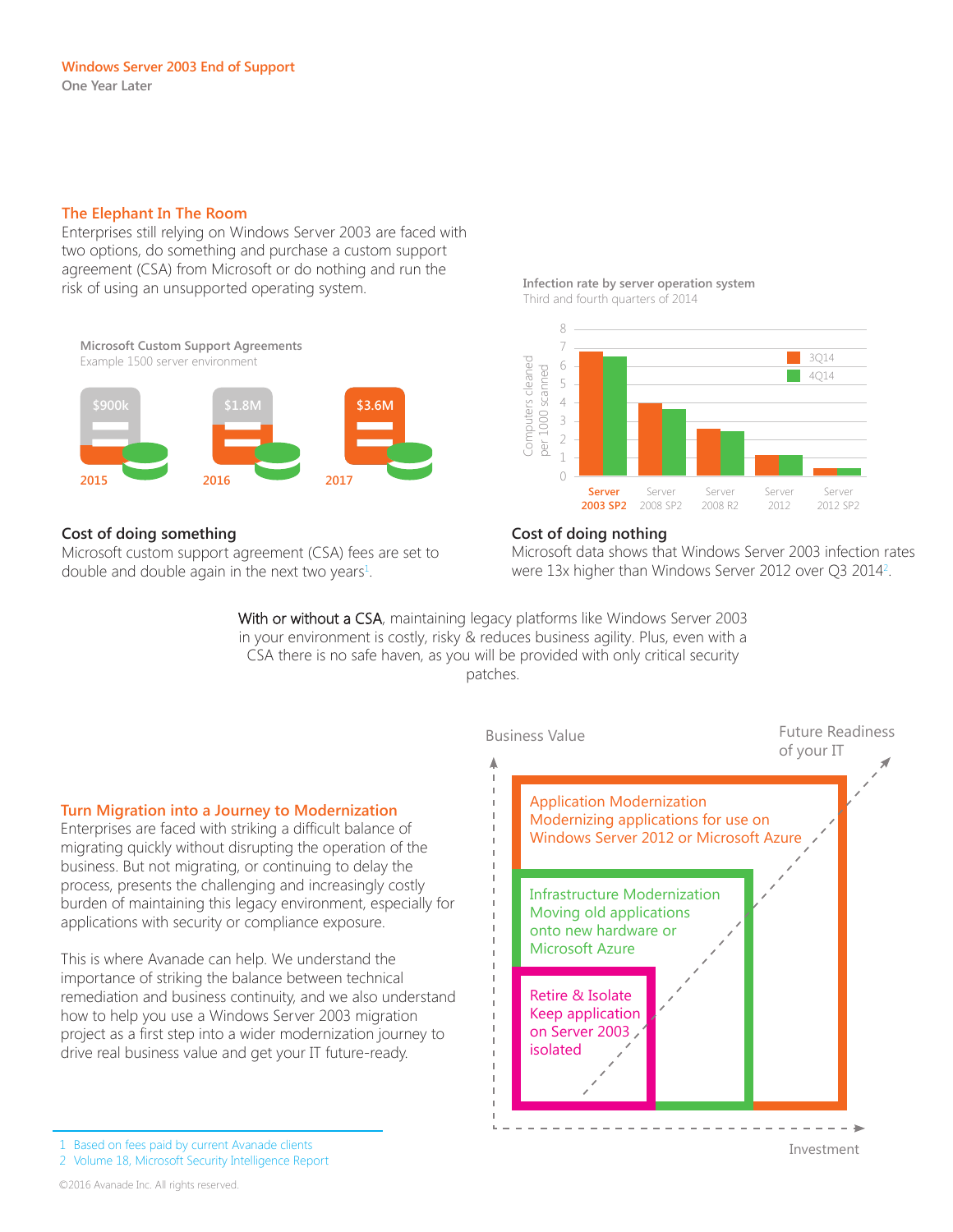#### **Avanade Modernization Options**

Modernizing a Windows Server 2003 environment can be a complex task, with multiple migration options available for each application. Of course, the entirety of the project doesn't need to be completed in one go. Taking a structured approach and focusing efforts on high value applications is the often the best way to proceed and Avanade recommend considering one of three migration routes per application:

- **Retire & Isolate** can be a preferred option for applications which do not warrant migrating, either because it's too costly or perhaps you want to sunset the application.
- **Infrastructure Modernization** is a straight forward way to port compatible applications onto modern hardware & operating system, or into Microsoft Azure.
- **Application Modernization** is the approach to take where applications are not compatible or you want to use the migration as a chance to update applications in line with changing business demands and/or get your applications cloud-ready.

Depending on all these factors, there are varying levels of value which can be driven back into the business, from simply cutting back on legacy applications, to improving critical business application functionality & beginning your journey into the cloud.

**MICROSOFT** 

PARTNER

**FERRED** 

**MICROSOFT** 

**CERTIFIED** 

WINDOWS AND WEB

**FRAMEWORK 4** 

SIGNING

**Client example Large Global Retailer** 

#### **Business Situation**

The client had over 200 applications leveraging an out of date .NET framework and when Windows Server 2003 went to end of support in July 2015 they opted to take a custom support agreement from Microsoft to give them some time to address their migration. With second year CSA fees set to double, they required a solution.

#### **Solution**

Avanade utilized X.Ray.NET, a unique Avanade toolset, to quickly estimate existing source code and then provided the retailer with a highly competitive pricing model to perform the migration. This was achieved using a rightshore approach, with an industrialized offering, capable of delivering effectively at large scale.

#### **Value Delivered**

Due to the cost effective migration model, the cost of the migration was offset against the price of the second year have been tens of millions of dollars. The client also was able to retire certain legacy platforms as well as identify further business-driven value add opportunities for their applications.





# Avanade is a specialist in the Microsoft technology ecosystem..





Scrum.org

2010

**TRAINED AVANADE** 

SCRUM DEVELOPERS

& SCRUM MASTERS